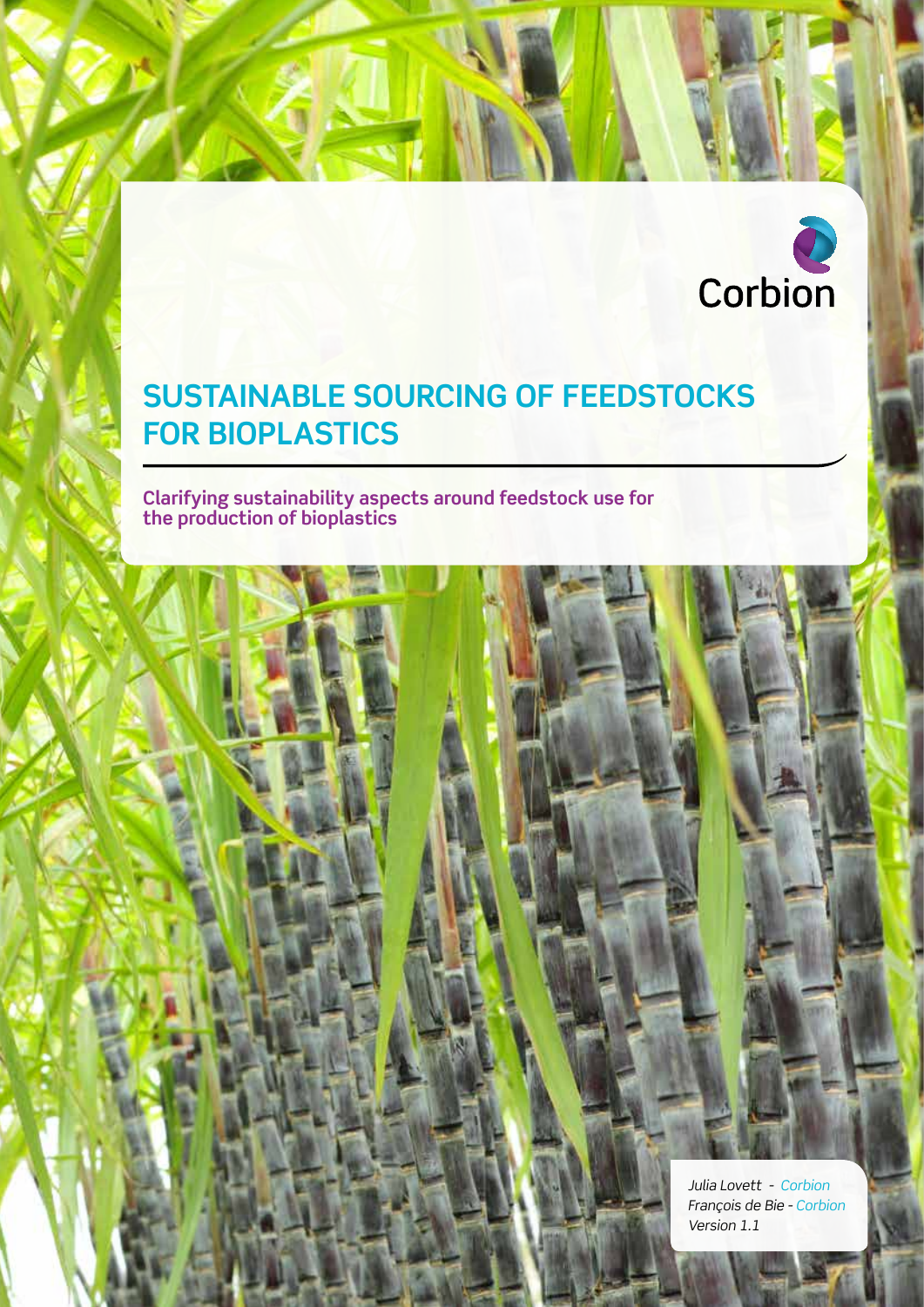### **Contents**

| Introduction: using renewable raw materials for the production of bioplastics3 |
|--------------------------------------------------------------------------------|
|                                                                                |
|                                                                                |
|                                                                                |
|                                                                                |
|                                                                                |
|                                                                                |
|                                                                                |
|                                                                                |
|                                                                                |
|                                                                                |
|                                                                                |
|                                                                                |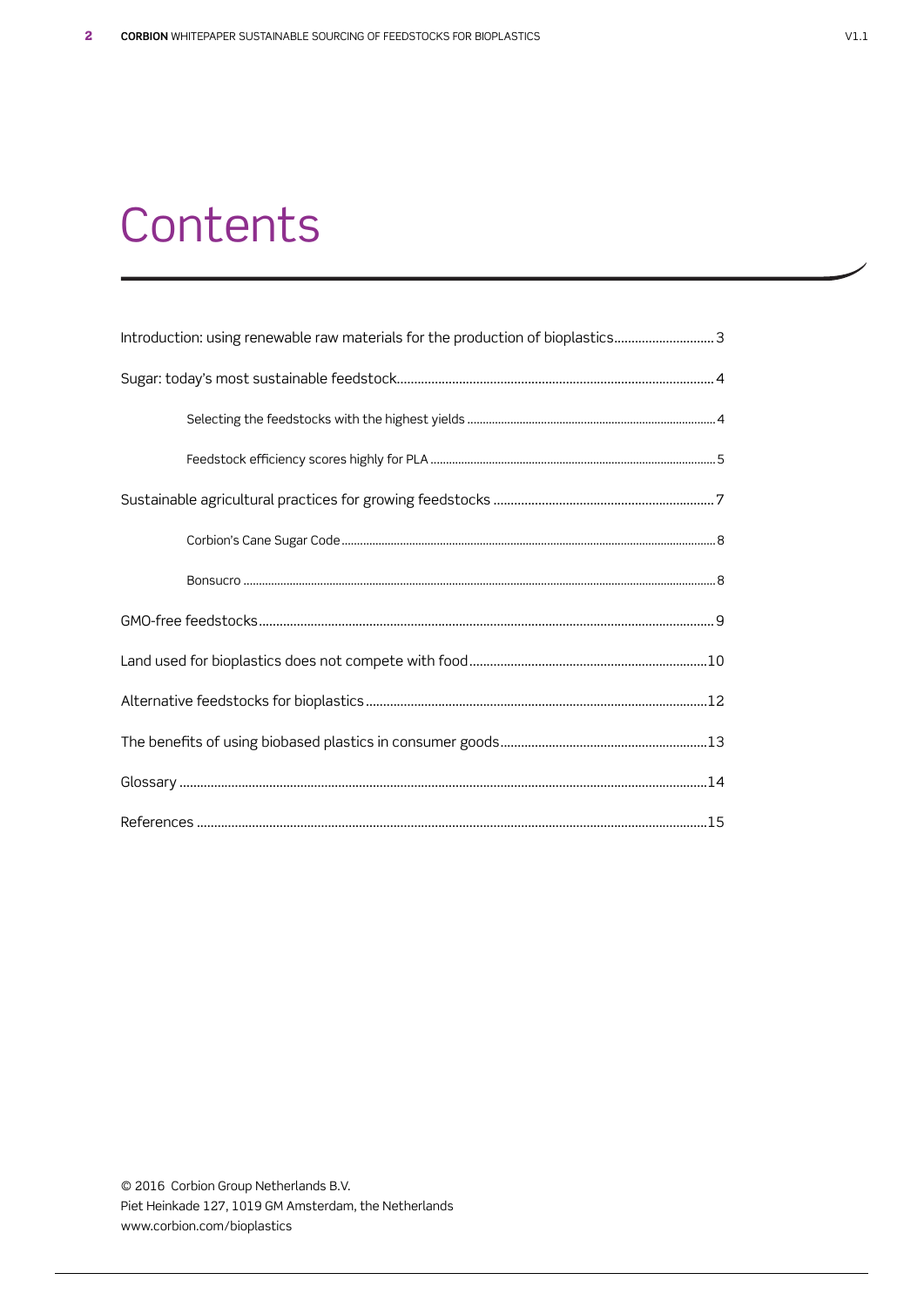## Introduction: using renewable raw materials for the production of bioplastics

Historically, mankind has always relied upon natural grown resources to make higher added value products. Originating from nature, these grown resources - often referred to as renewable resources, biobased feedstocks or biomass - include a vast range of plants and trees, including some well-known agriculturally grown crops like cotton, rubber trees, sugarcane, corn and rapeseed, to name a few.



Typical examples of biobased products – products originating from these renewable resources - include wooden furniture, cotton shirts, paper, medicine, etc., but also lesser known products such as glue for the cardboard industry, chemical binder in car tiresi and dextrin for firework production, all made from corn starch, as well as biobased plastic items like IT hardware made from sugarcane<sup>"</sup>. The scale on which such biobased products are used for industrial purposes today is considerable: for example, it is estimated that about 5 million tons of starch are currently used by the world paper industry alone: that is about 1.5% starch by end-product weight including all grades of paper and paperboard iii. In 2015 in the EU alone, starch consumption was 9.3 million tons, of which 38% in non-food applications, primarily paper making iv. Looking at the total chemical industry - with global sales of \$2,820 billion in 2012 - around 9%, or \$252 billion, came from biobased chemicals according to a report by McKinsey & Co  $^{\rm o}$  .

Biobased plastics and biobased chemicals offer an alternative solution to traditional, comparable products made from fossil oil and its derivatives. Biobased plastics and chemicals often offer sustainability benefits over their fossil-based counterparts, like a reduced CO<sub>2</sub> footprint, reduced dependency on fossil resources and/or additional end-of-life options. Bioplastics can also offer improved product functionalities and performance in many cases, for example in 3D printing filaments vi.

Today, bioplastics such as PLA (Poly Lactic Acid) are made from renewable, biobased carbohydrate-rich feedstocks like sugarcane, corn, sugar beet and cassava. In this paper some facts and figures related to these feedstocks, alongside some alternative feedstocks, will be presented. The selection and the subsequent sustainable sourcing of these feedstocks is driven by a number of sustainability aspects. In this paper, Corbion will share its views and vision related to the selection and sustainable sourcing of feedstocks for bioplastics.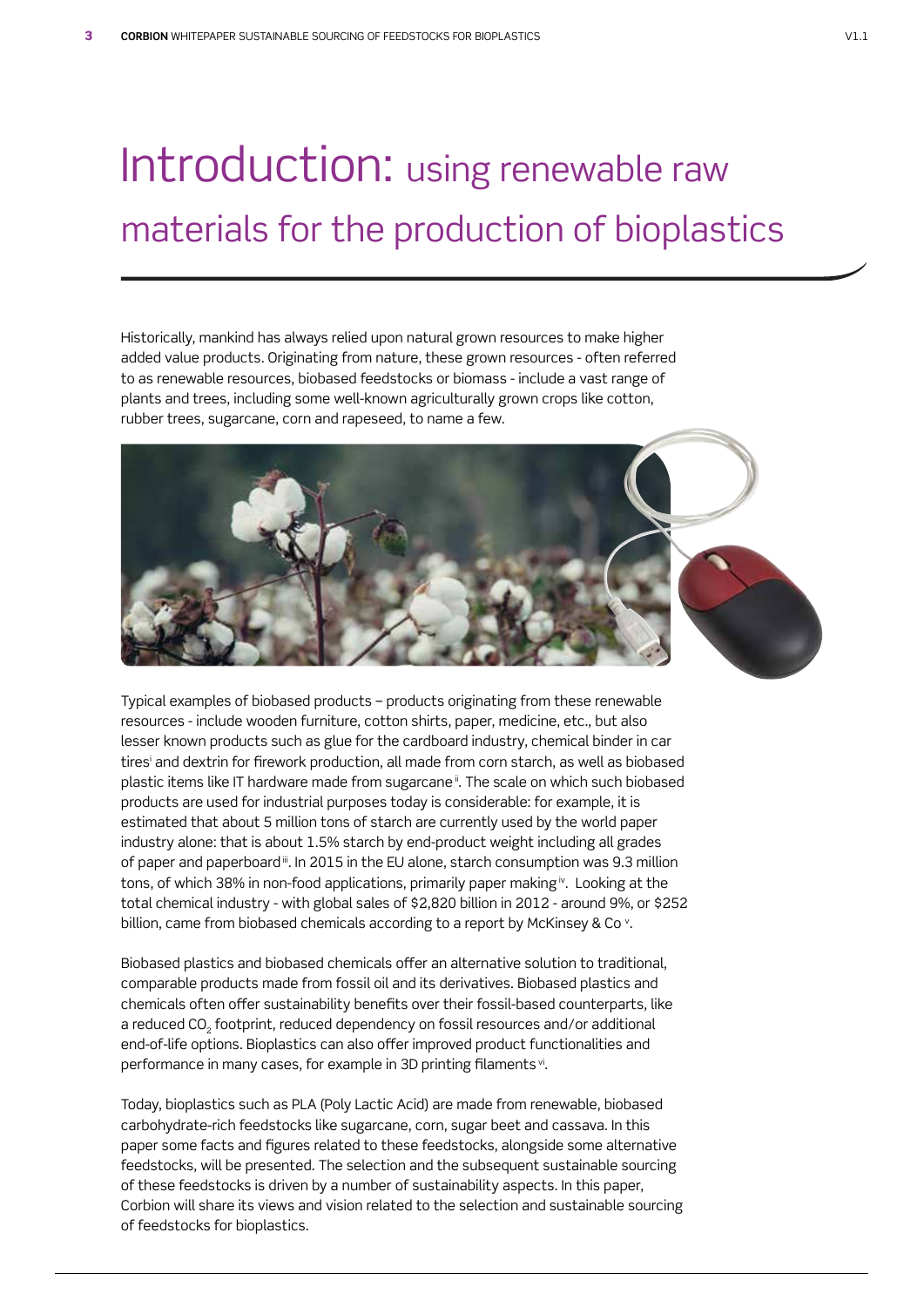# Sugar: today's most sustainable feedstock

Raw sugar extracted from sugarcane or sugar beet, or dextrose from corn starch or cassava starch, are the main feedstocks used today to produce lactic acid and its derivatives. The raw sugar is usually sourced locally based on the most readily available feedstock for a particular global region. This, in turn, is based on agricultural factors such as climate and soil conditions, as not all feedstocks can be grown effectively in all regions. Thailand and Brazil boast excellent conditions for growing sugarcane, the USA is one of the global leaders in growing corn (maize), whilst Europe has excellent farmland for growing sugar beet. These feedstocks are often grouped under the term 'sugar/starch based feedstocks'. Raw sugar is an unrefined version of sugar and as such is generally not suitable for human consumption. Refining raw sugar results in sucrose: also known as white sugar or table sugar.

### **Selecting the feedstocks with the highest yields**

As our population and our demand on global resources increases, arable land could become scarce and it is therefore of utmost importance to use the most efficient crops available. Agricultural yields per hectare of arable land vary based on type of crop and region. As shown in Fig.1 below, sugarcane and sugar beet provide the highest carbohydrate yields per hectare of land used vii.



### Figure 1 Annual carbohydrate yield per hectare for different feedstocks

#### *Nova 2013, based on de Bie 2012 & Bos et al. 2012*

Corbion predominantly uses the highest yielding feedstocks regionally available: raw sugar from cane is used by our factories in Thailand and Brazil, dextrose from corn is used by our lactic acid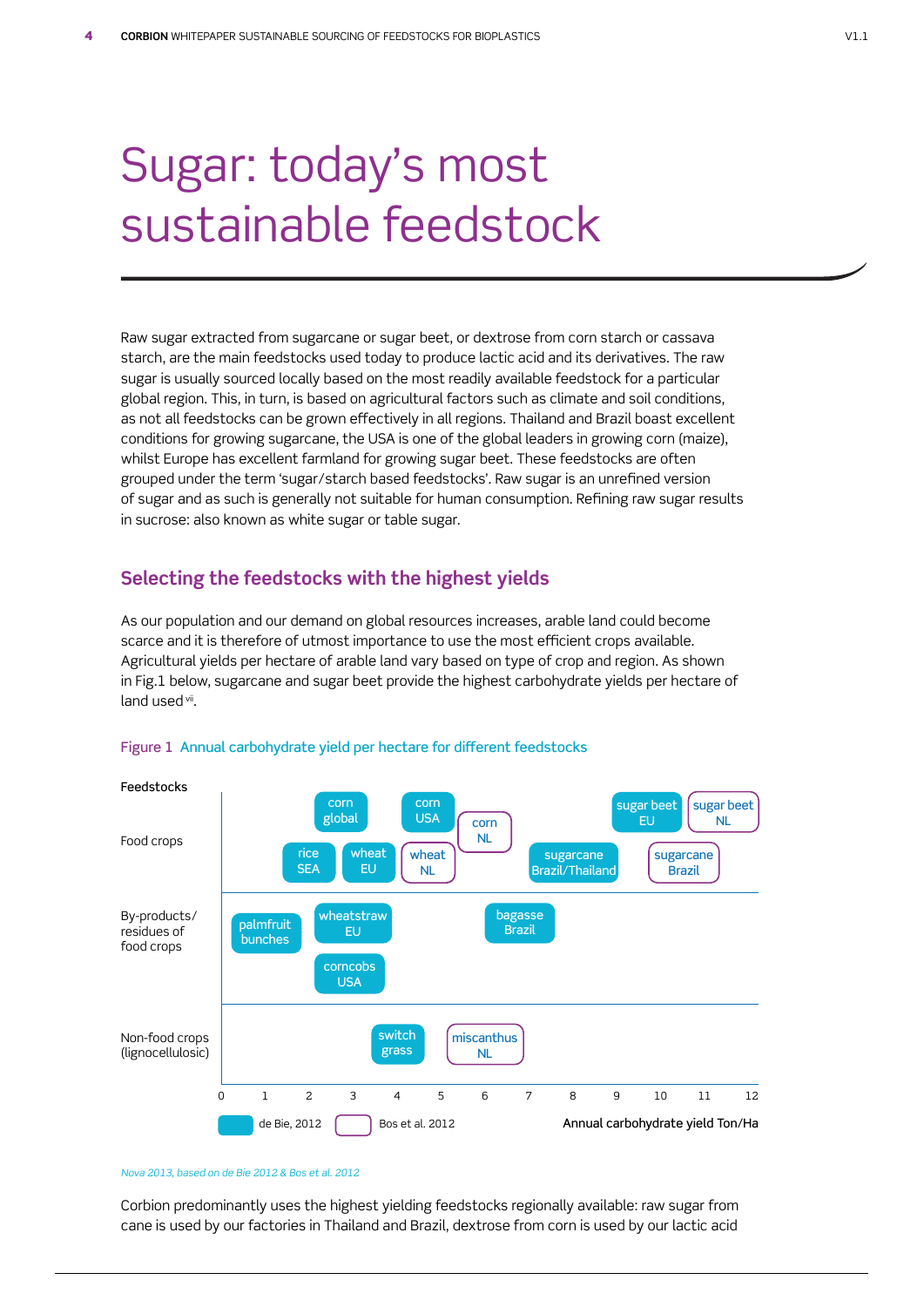production plant in USA and raw sugar from sugar beet is used by our factories in Spain and the Netherlands. In time of shortage, the plants can run on imported or other feedstocks; the factory in Thailand could, for example, also run on cassava starch. In addition to bioplastics production, the lactic acid produced in these factories is also used in food ingredients, biochemical ingredients and medical biomaterials.

### **Feedstock efficiency scores highly for PLA**

In addition to crop yields, it is important to have an efficient conversion from raw sugar to product. The term 'feedstock efficiency' as used here describes the conversion ratio of feedstock weight to final plastic polymer weight and is a combination of a theoretical efficiency (which differs per type of bioplastic) in combination with the production efficiencies. This means that different types of bioplastics, produced using different production processes, require different amounts of feedstock. In terms of feedstock efficiency, PLA is one of the most efficient biopolymers: yielding 1kg of PLA polymer for 1.6 kg of fermentable sugar feedstock. Other bioplastics can require 2.5 – 3 times more sugar feedstock to produce the same amount of plasticviii (see Fig. 2).



Figure 2 Carbohydrate usage: kg sugar per kg plastic

A number of institutes and universities have analyzed and combined crop yields with feedstock efficiencies for various biomaterials. See for example reports from IfBB  $\alpha$  and Wageningen University and Research Centre (WUR) ×. Figure 3 compares a few of the possible options and shows that when land use is a concern, PLA made from sugar beet or sugarcane is an efficient choice xi.



Figure 3 Land use per ton of biobased PLA, biobased PE and bioethanol *from 5 crops valid for both current agricultural practice and if all residues/co-products are used*

Ultimately, feedstock efficiency has a positive impact on land use and, in addition, all environmental impacts related to agriculture are correlated with the amount of feedstock used.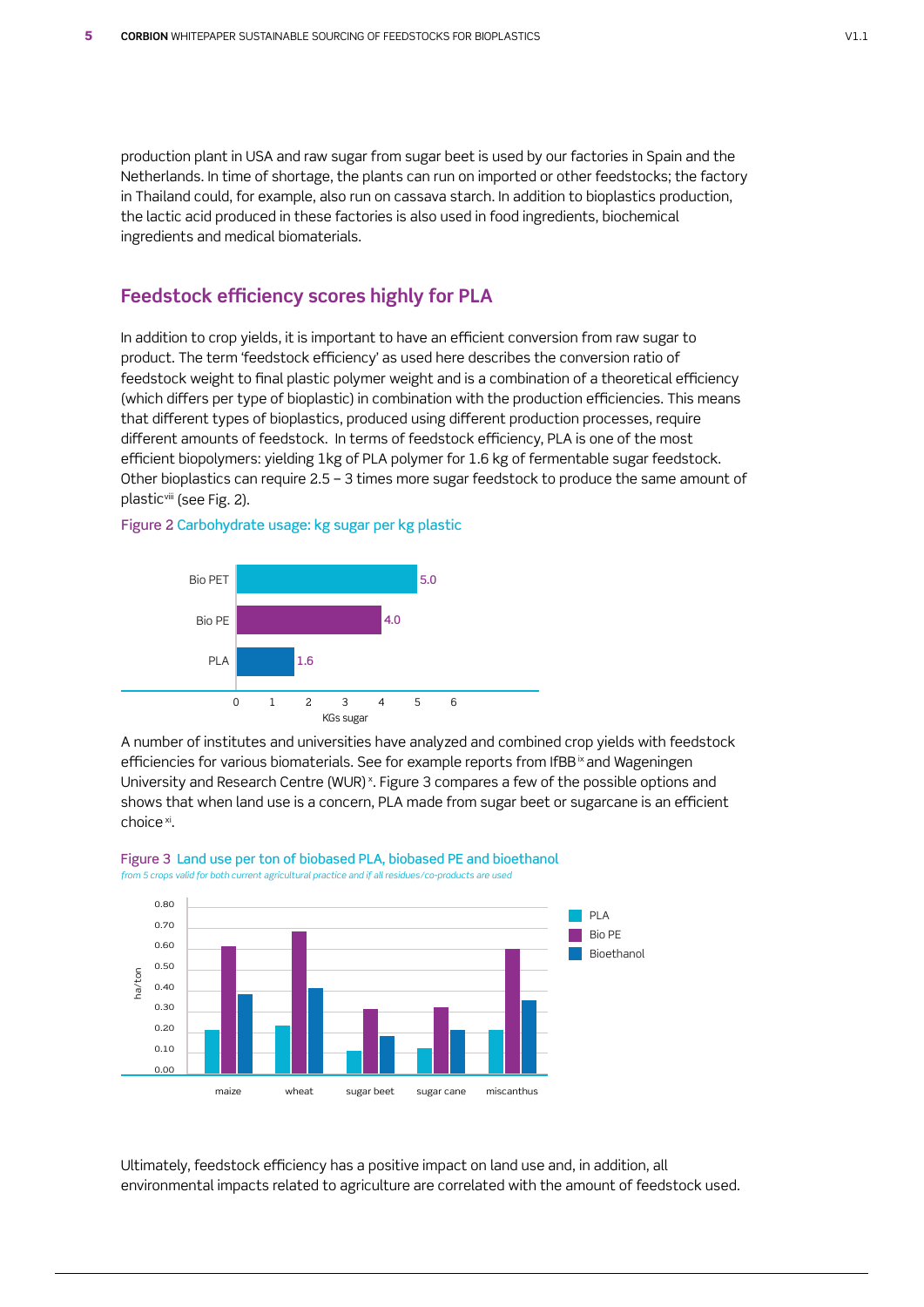Corbion predominantly produces PLA bioplastic from raw sugar from cane in Thailand. Over the years, Corbion has significantly improved its internal process yields and is, as mentioned above, able to produce 1 kg of PLA using just 1.6 kg of raw sugar  $\frac{x}{10}$ .

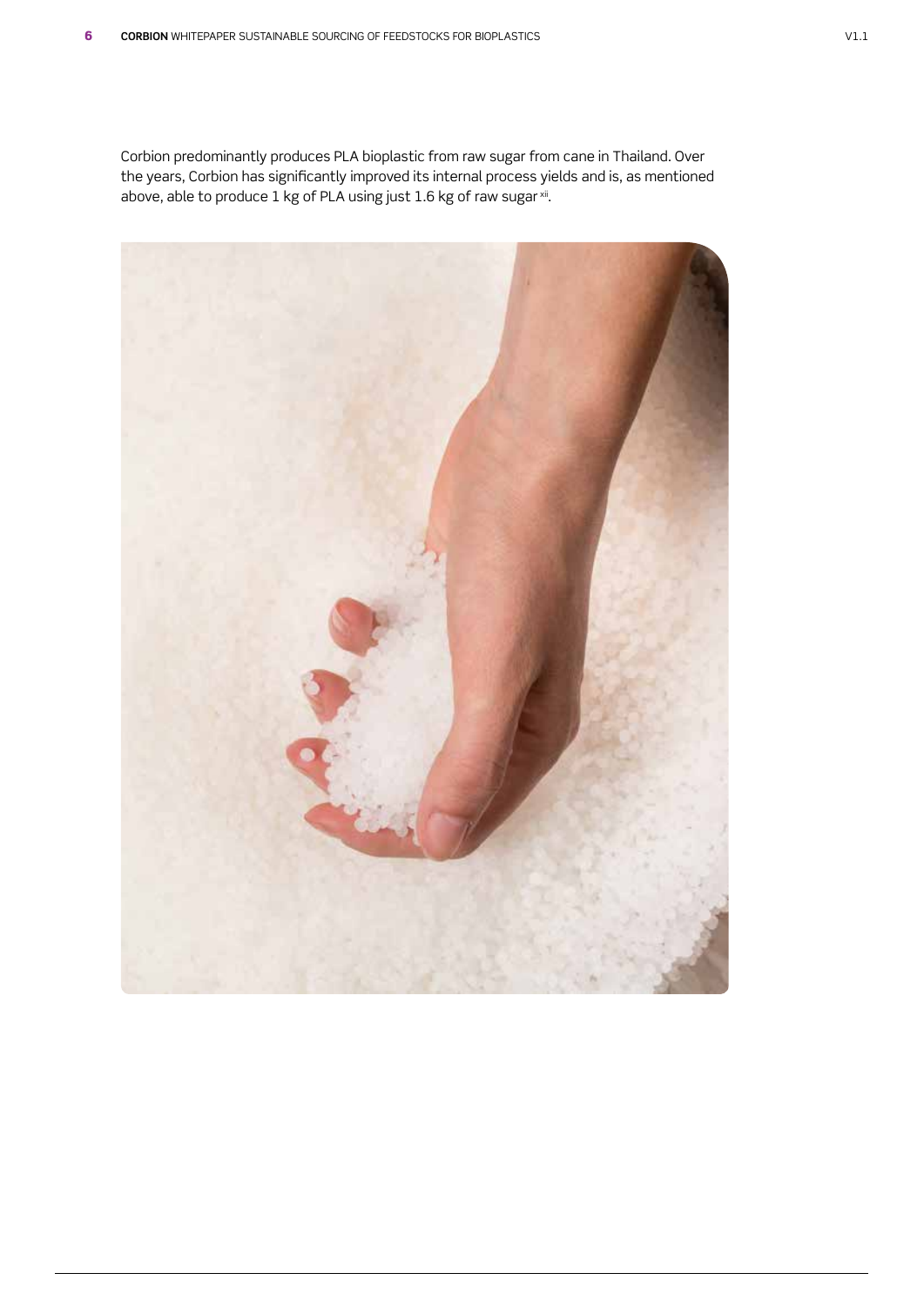# Sustainable agricultural practices for growing feedstocks

If the levels of consumption that the most affluent people enjoy today were replicated across even half of the roughly 9 billion people projected to be on the planet in 2050, the impact on our water supply, air quality, forests, climate, biological diversity, and human health would be severe xiii. In order, therefore, to produce biobased products in a responsible and sustainable way, for people today as well as for generations to come, companies should ensure that their feedstocks are grown using sustainable agricultural practices and that their supply chains are regulated in a sustainable way. A responsible and sustainable supply chain is essential for the communities in which we operate and should include the entire chain: from farmers to the companies that produce the final finished products used in daily life.

Corbion's approach to a sustainable supply chain and responsible sourcing is founded on principles of ethical business practices, human and labor rights and environmental protection. Different crops and different geographical locations have different issues that could be considered critical, which is why it is important to examine aspects of sustainable sourcing on a local basis.

For the production of bioplastics, Corbion's key agricultural material is raw sugar from cane that is grown in Thailand. To a lesser extent, Corbion also uses sugar beet grown in Europe as a feedstock for our plant in Spain.

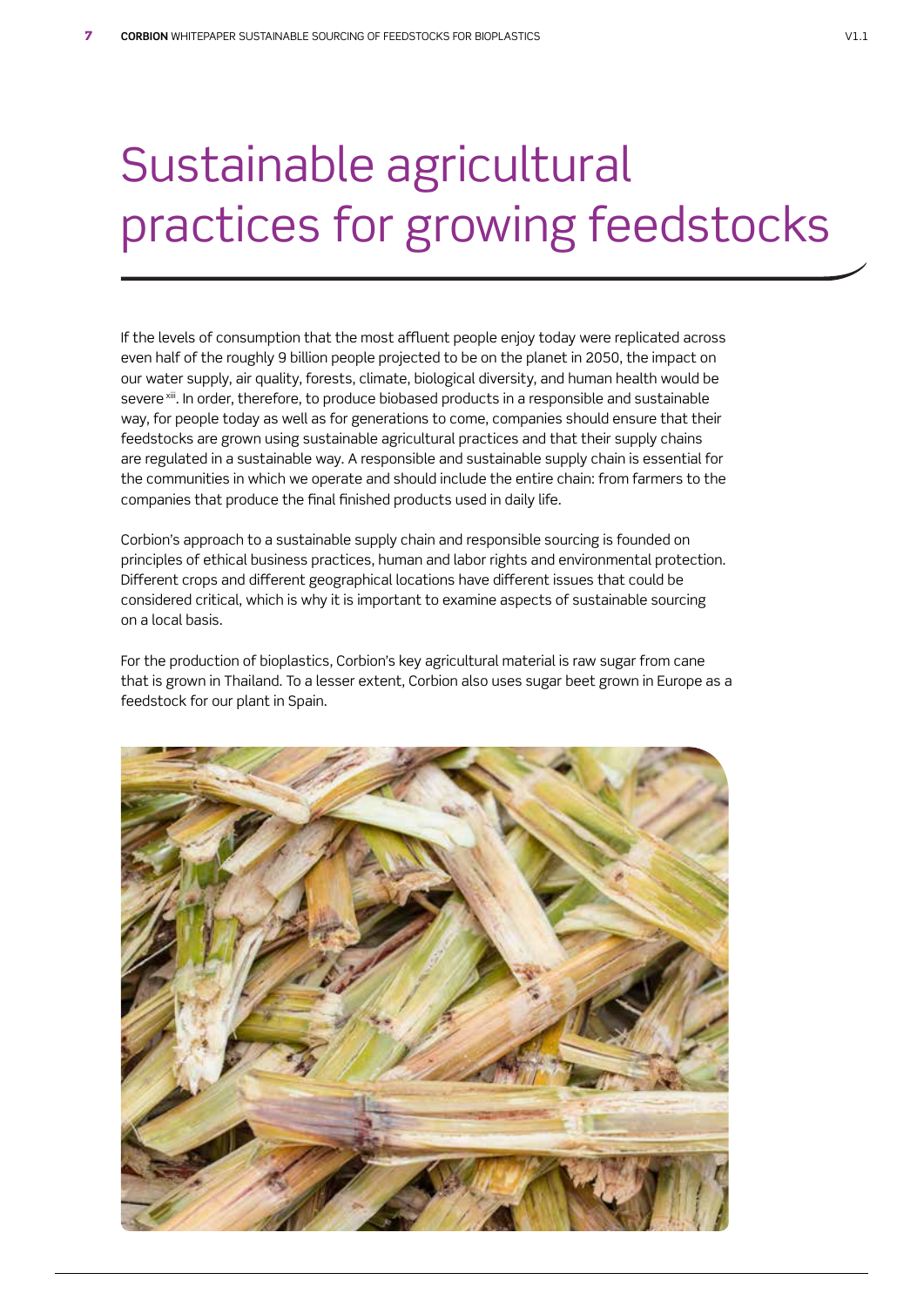### **Corbion's Cane Sugar Code**

Corbion's Cane Sugar Code describes our expectations of our cane sugar suppliers to fulfill our responsible sourcing commitment. The code is based on the definitions for sustainable sugarcane and derived products as set out by Bonsucro. Bonsucro is a global, non-profit, multi-

stakeholder organization founded by WWF in 2005 to advance a more economically, environmentally, and socially responsible sugarcane sector.

Corbion's code of conduct for cane sugar suppliers includes our general supplier code, which is applicable to all Corbion suppliers, as well as specific extensions directly related to sugarcane farming in Thailand and Brazil. Corbion's Supplier Code and the Cane Sugar Code are publicly available xiv.

Corbion's Cane Sugar Code is applicable to all of our cane sugar suppliers.

Corbion is a member of SEDEX. SEDEX provides tools to reinforce social and ethical business practices in global supply chains.

### **Corbion's Cane Sugar Code** Focus areas:

- Business ethics
- Human rights & labor conditions
- Environment
- Product quality & safety
- Intellectual property
- Land rights
- Biodiversity
- Good agricultural practices

Read more at: **www.corbion.com/sourcing**

### **Bonsucro**

Bonsucro has around 400 members around the world, from farmers to sugar mills to ingredient manufacturers like Corbion, to retailers and brand owners. The organization brings together all the players in the supply chain; and through its unique metric-based certification scheme - The Bonsucro Production Standard – the organization is now laying down a clearly defined roadmap to help the industry improve. The Bonsucro Production Standard covers the following 5 key principles: obey the law, respect human rights and labor standards, manage input, production and processing efficiencies to enhance sustainability, actively manage biodiversity and ecosystem services and lastly, continuously improve key areas of the social, environmental and economic sustainability.

In addition to complying with the Corbion Cane Sugar Code, Corbion requires all of its cane sugar suppliers to become members of Bonsucro and expects them to work towards implementation of the Bonsucro Production Standard. As a Bonsucro member, Corbion is already working directly with its own network of industry suppliers – from Thailand to Brazil – to implement the standard. What this means in practice, is that we are identifying with our suppliers the areas where improvement is needed to enable them to meet the standard – giving them an opportunity to make the changes necessary to achieve the standard, which includes answering questions and lending our expertise wherever we can xv.

In 2015, some 3.5% of all globally produced sugar from cane was Bonsucro certified xvi. Bonsucro is aiming for a 20% penetration rate by 2017. As certified Bonsucro sugar becomes more readily available, Corbion commits to sourcing Bonsucro certified sugar for a part of its overall global sugar needs.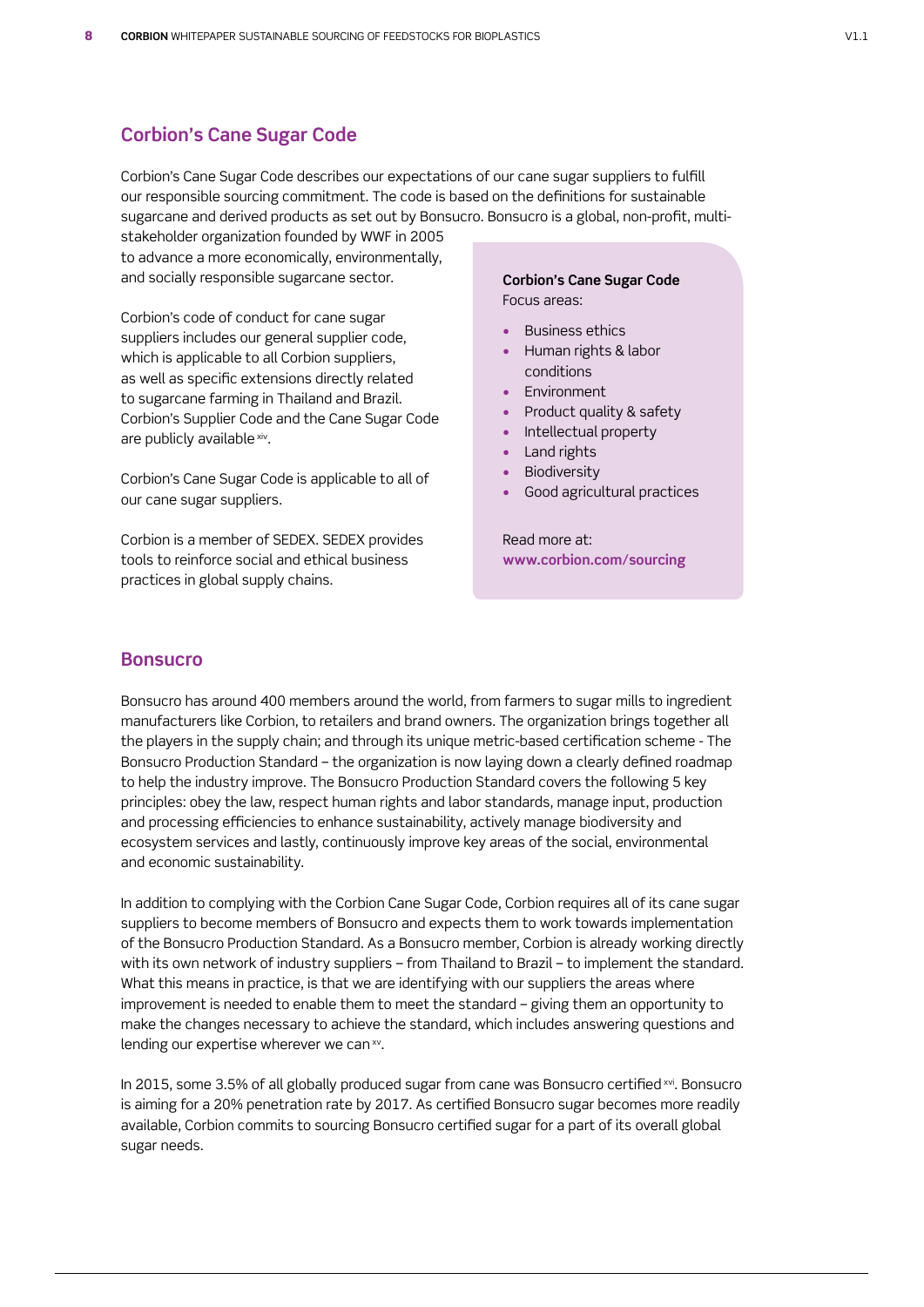### GMO-free feedstocks

It is not a technical requirement to use genetically modified crops or feedstocks (in short, referred to as GM or GMO) for the production of bioplastics. If GMO crops are used in bioplastic production, the multiple-stage processing and high heat used to create the polymer removes all traces of genetic material in the end product. This means that the final bioplastic product contains no genetic traces.

Within different world regions and industry segments, diverse views and regulations regarding products containing GMO exist. Whether driven by regulatory requirements or consumer preference, some of our customers look for ways to take GMOs out of their products. As a result, our portfolio includes both GMO and non-GMO products to enable the choices our customers need or desire.

At Corbion, we use European sugar beet and Thai sugarcane as feedstock for the production of PLA bioplastics. These are always GMO-free crops, which is why we can offer our customers PLA produced from GMO-free feedstocks.

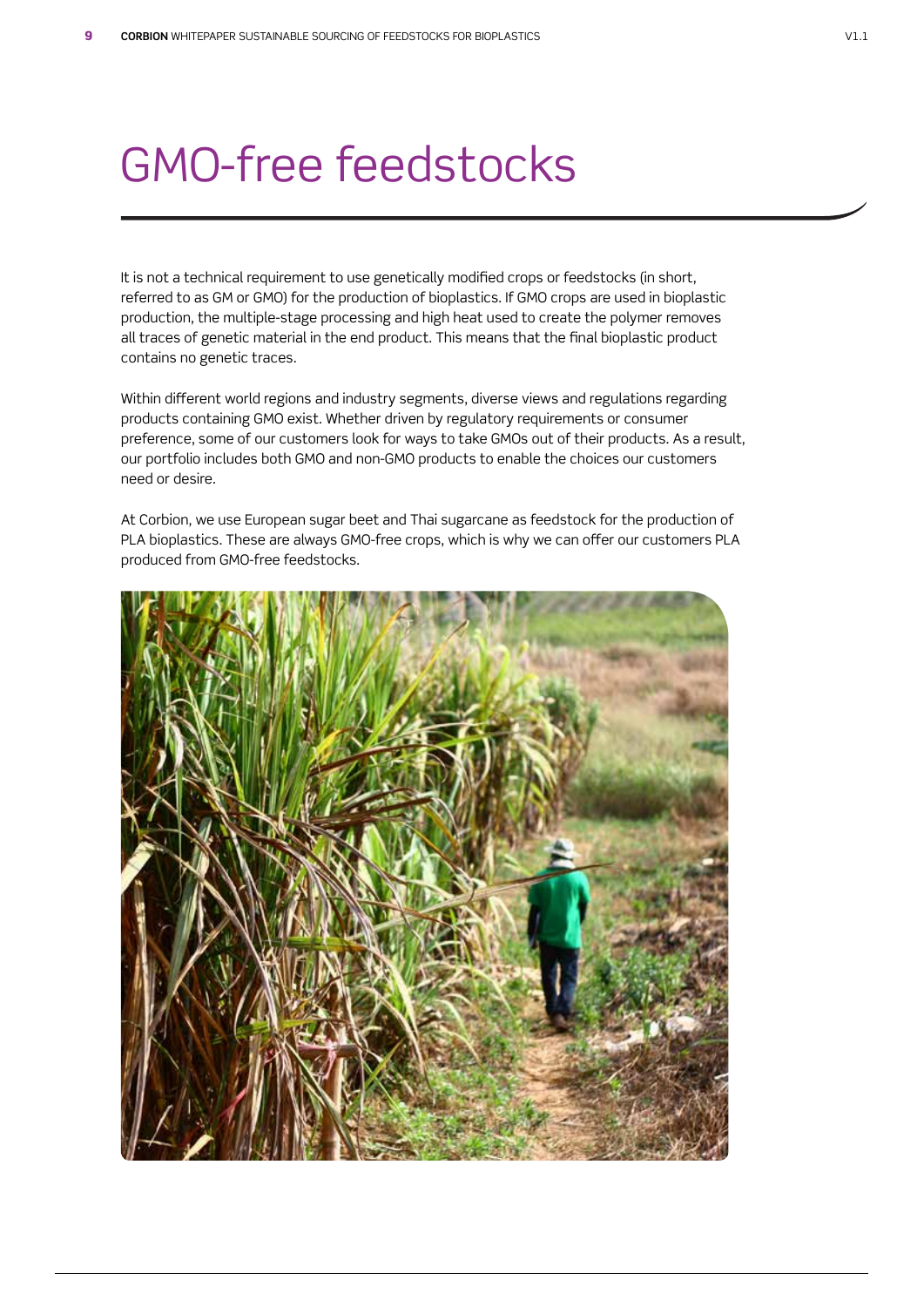# Land used for bioplastics does not compete with food

Today's feedstocks for bioplastics are grown on arable land. For both today and projections up to 2019, we can demonstrate that land use for bioplastics production is minimal and in no way competing with food (see figures 4 and 5, below). The European Bioplastics Association publishes market size data for the existing and future years on an annual basis. Using these growth rates one can estimate the overall total impact that the bioplastics market has on land use. The data shows that, for example, in 2019 land used for growing feedstocks for bioplastics will account for only 0.02% of global agricultural area, a number which leads to the conclusion that bioplastics are in no way competing with land used for food xvii. This conclusion is supported by various independent reports, including those from the nova-Institute xviii, Wageningen University and Research Centrexix and IfBBxx.

### Figure 4 Land use for bioplastics 2014 and 2019







*Source: European Bioplastics, Institute for Bioplastics and Biocomposites, nova-Institute (2015). More information: www.bio-based.eu/markets and www.downloads.ib-hannover.de*

- 
- *\* In relation to global agricultural area \*\* Also includes approx. 1% fallow land \*\*\* Land-use for bioplastics is part of the 2% material use*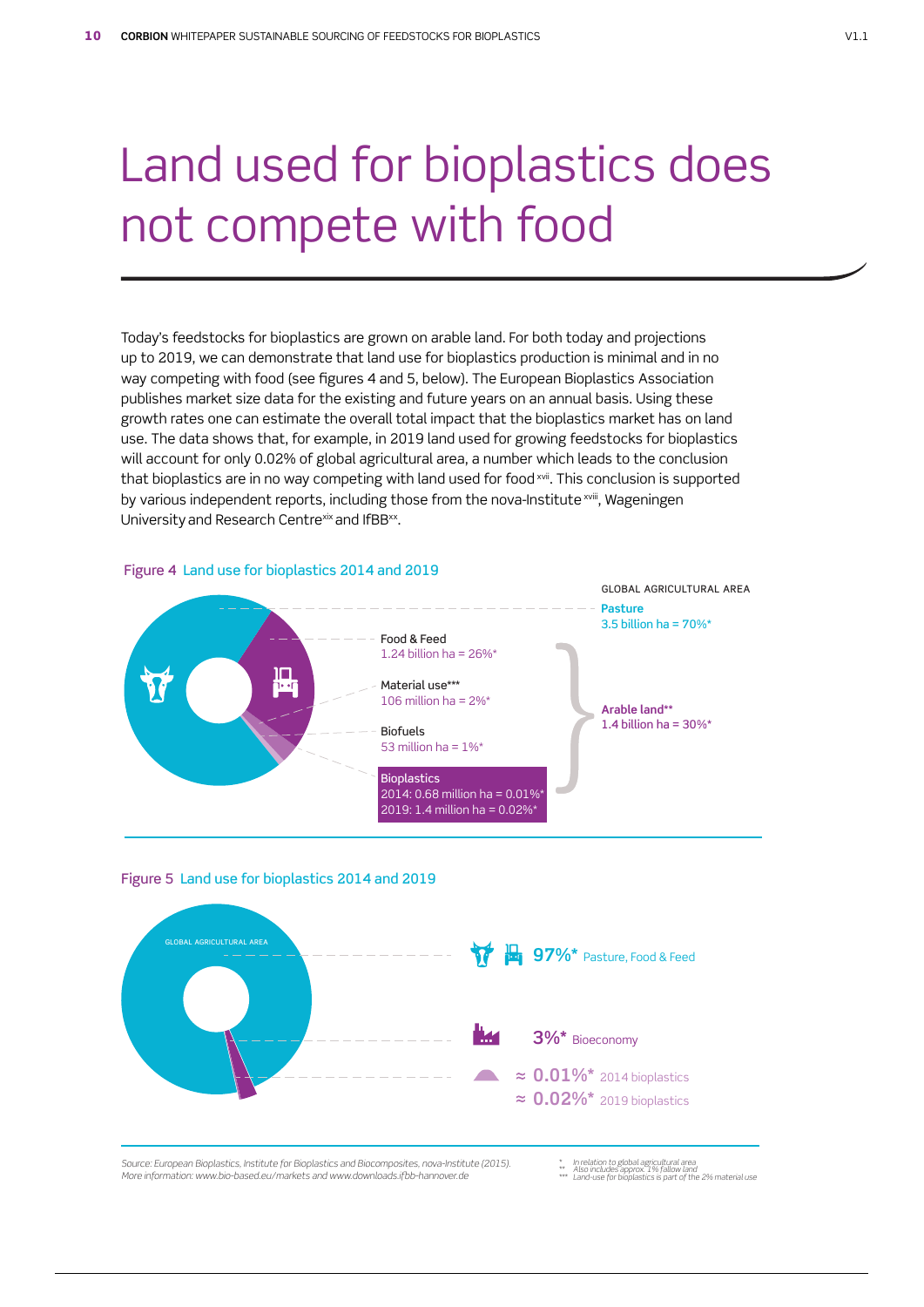Thai raw sugar production is in the range of 10,790,000 tons/year<sup>xxi</sup>. Corbion in Thailand uses a maximum of 150,000 tons of raw sugar annually, around 1.4% of the Thai sugar production. Thailand has 16,810,000 ha<sup>xxii</sup> of arable land, of which just under 9% (1,471,000 ha) is used for growing sugarcane<sup>xxiii</sup>. This means that in Thailand, 7.3 tons of raw sugar are produced per hectare of land used for growing sugarcane. Therefore the 150,000 tons of raw sugar used annually by Corbion require an estimated 20,450 ha or 0.12% of the Thai available arable land.

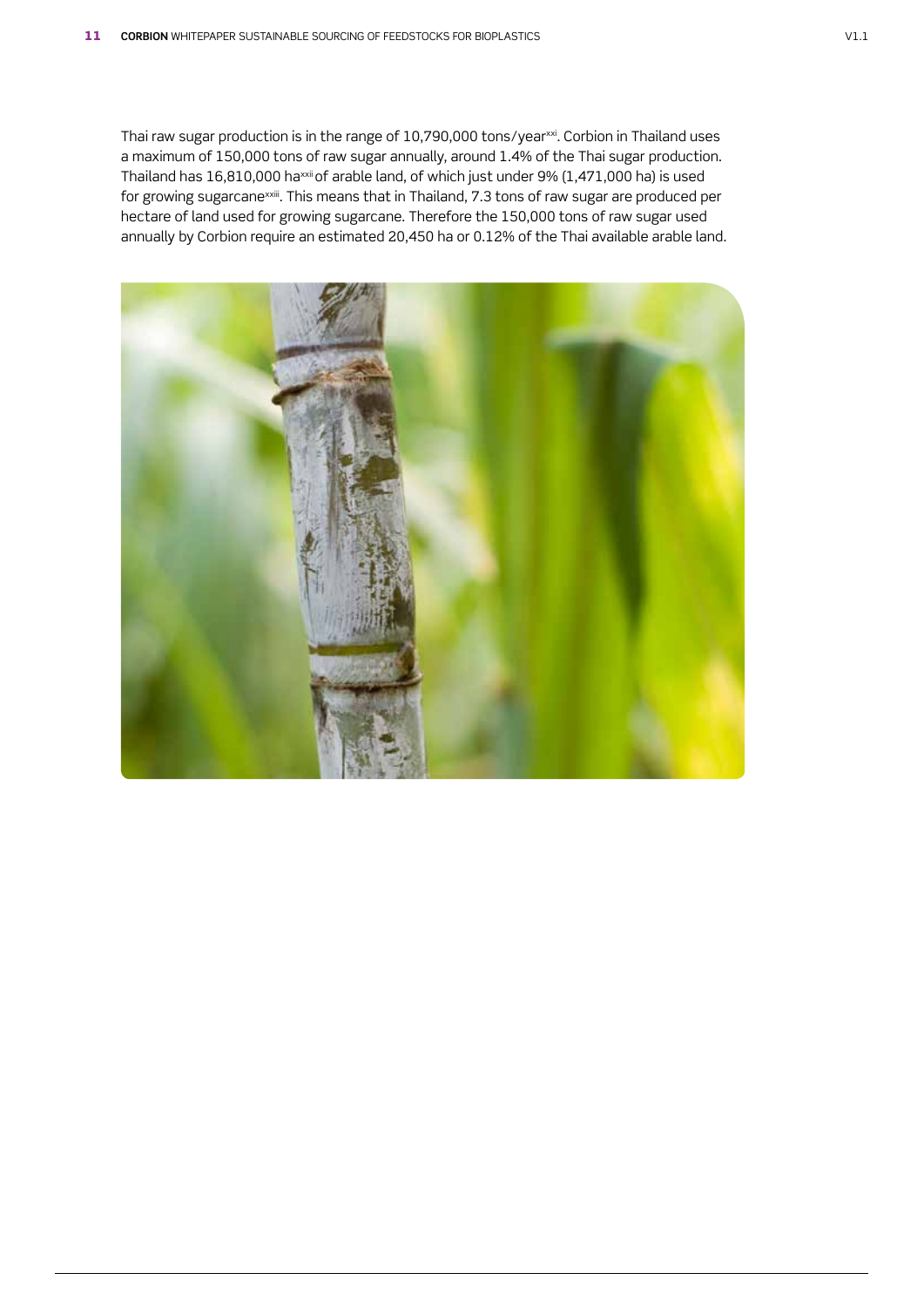# Alternative feedstocks for bioplastics

Although the area of land used for growing crops for bioplastics today is minimal, and projected to remain so in the years to come, there remains a concern amongst certain parts of our society about the use of food crops for other applications than food and feed. Over the next decades, world population will grow and global demand for biomass for food and industrial applications is expected to increase.

Currently, sugar-based feedstocks are the most efficient and sustainable crops. However, R&D teams continue to work on new production processes that support the production of biochemicals and bioplastics made from alternative feedstocks.

Options for alternative feedstocks include non-food biomass crops, agricultural by-products and waste streams. Specific examples include miscanthus, wheat straw, bagasse, corn stover and wood chips. These feedstocks are also often referred to as 'cellulosic feedstocks' or 'second generation feedstocks'.

In general, significant R&D efforts and investments are still needed in order to commercialize bioplastics made from alternative feedstocks. Within the bioplastics industry, many small and large companies are working on this topic; however a lot of effort and time is still needed to deliver economically viable technology.

As a first step, a mix of C5 and C6 sugars will need to be extracted from the crops, a process that would need to be commercialized by a 3rd party.

To make the C5 and C6 sugars an efficient and effective feedstock for Corbion, two different technology routes could be followed:

- **1** Isolate and purify the C6 sugars from the mix of C5 and C6 sugars. Corbion would buy the purified C6 sugars and feed them into the regular production processes. This route requires efforts from Corbion, but the major effort and capital investment will be with the 3rd party that would deliver the purified C6 sugars.
- **2** Feed the unpurified mix of C5 and C6 into the Corbion fermentation process. This route requires R&D efforts and process optimization from Corbion: a new fermentation strain needs to be developed and a new production process, requiring a new production plant, needs to be built.

Corbion has invested significantly in both technology routes. Corbion welcomes suppliers throughout the supply chain to collaborate in reducing the time to market for PLA products made from alternative feedstocks.

In 2015, Corbion became the first company to successfully produce, on lab scale, PLA from alternative feedstocks – and therefore the first to make PLA from non-food biomass xxiv.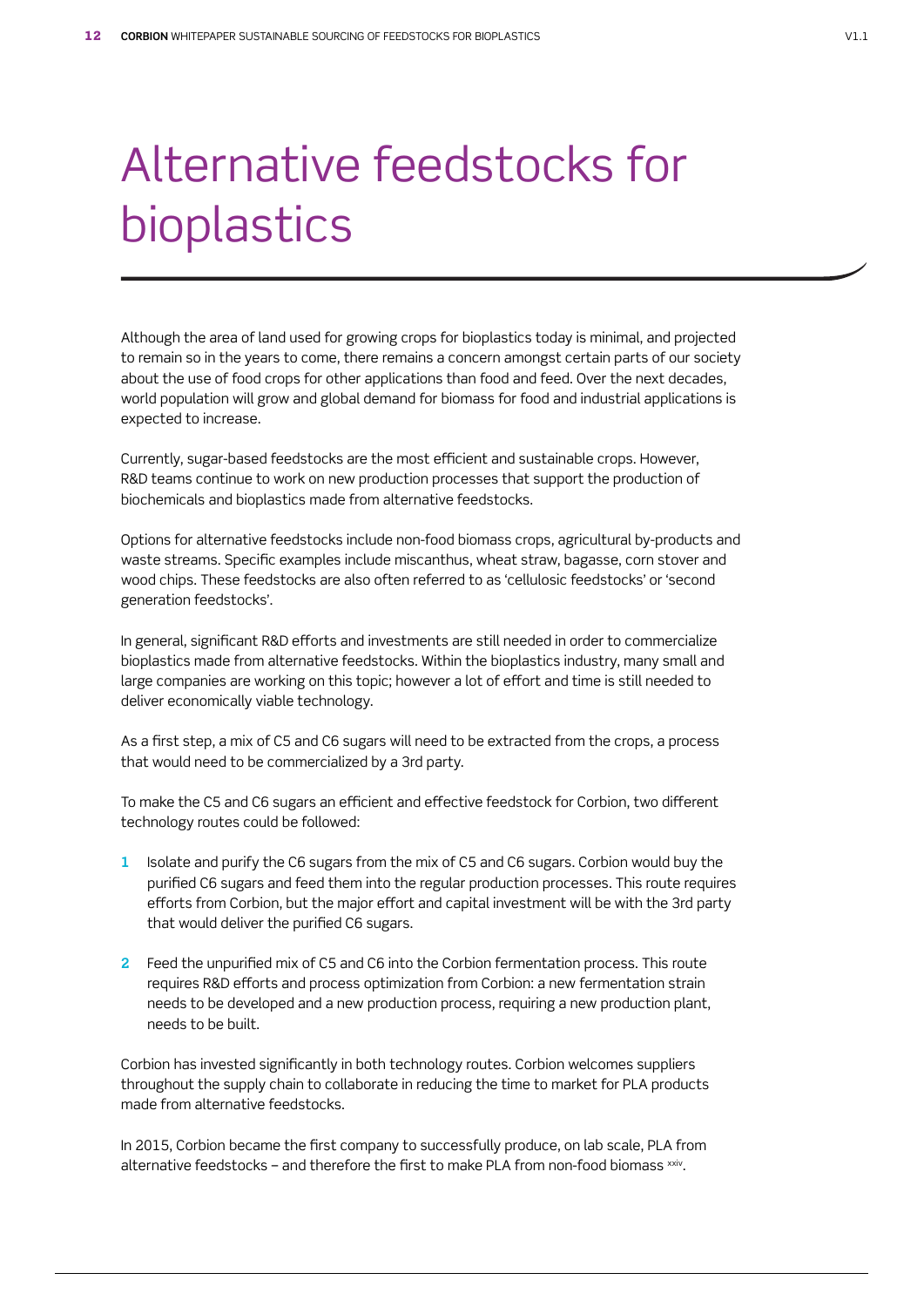# The benefits of using biobased plastics in consumer goods

This paper has outlined many aspects related to feedstocks used for bioplastics. Consumer awareness and interest in environmentally sustainable and ecologically sound products is increasing and continues to drive the demand for bioplastics.

Over the last years, many of the world's largest consumer brands have begun to employ bioplastics in the packaging of their products. Examples include Procter and Gamble's bioplastic shampoo packaging, Danone's PLA yoghurt cups and Coca Cola's plant bottle. Highlighted benefits to consumers include their biobased origin, reduced carbon footprint and that they are made from renewable resources. Biodegradable bioplastics can convert back to CO<sub>2</sub>, water and harmless substances at the end of their useful life. This is a good option in case mechanical recycling of the end product is not (or no longer) feasible.

Corbion's PLA is both biobased and biodegradable, and it offers a reduced carbon footprint. A detailed LCA to support these claims is publicly available at www.corbion.com/downloads. Furthermore, the compostability of PLA allows for increased organic waste collection and so helps to divert organic waste from landfill. For example, in 2012, due to recycling and composting of waste in compostable bioplastic bags, the Seattle Mariners baseball stadium diverted two million pounds of waste from landfill, saving \$128,000 in waste disposal costs<sup>xxv</sup>.

The use of bioplastics reduces our dependency on fossil fuels and supports a circular, local-for-local economy thanks to the multiple end-of-life options provided.

**At Corbion, we believe that the concerns of using biobased feedstocks for plastics can be successfully identified and managed, and that the many benefits of these biobased, renewable feedstocks far outweigh their challenges.**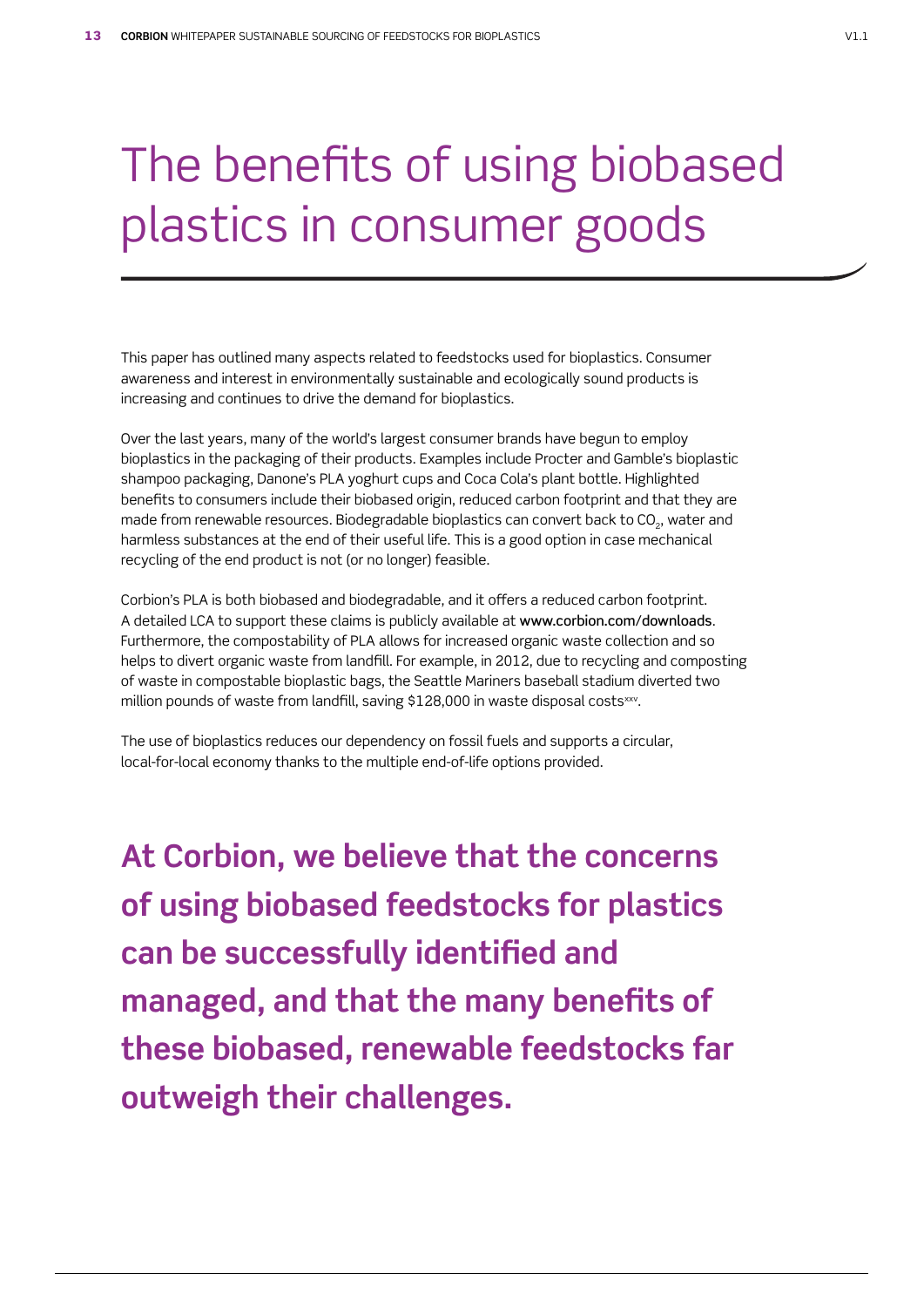### **Glossary**

### **Sugarcane**

The crop, produced at the farm on arable land in, for example, Thailand and Brazil. The harvested (cut and cropped) sugarcane is sold to the sugar mill for further processing.

### Sugar beet

The crop, produced at the farm on arable land in, for example, Europe. The harvested sugar beet is sold to the sugar mill for further processing.

### Raw sugar

One of the types of sugar produced at a mill (i.e., in addition to, and as a precursor to, refined white sugar). Raw sugar can be made of a number of feedstocks (sugarcane, beet, etc.). It is an unrefined version of sugar and as such is generally not suitable for human consumption. At Corbion, in Thailand and Brazil, we source raw sugar from cane.

#### Cane sugar

The raw sugar derived from sugarcane, produced at the mill. At Corbion, in Thailand and Brazil, we source cane sugar.

#### Beet sugar

The raw sugar derived from sugar beet, produced at the mill.This is sometimes used in Corbion's factories in Spain and the Netherlands where this feedstock is locally available.

### Refined sugar

This is the typical 'white' sugar that is used as table sugar for eating and cooking.

### Sugar

This can refer to raw sugar, cane sugar, beet sugar, sucrose, dextrose, etc.

#### **Starch**

This can refer to the starch feedstock from corn or cassava, for example, which can be further processed into dextrose as a sugar feedstock. At Corbion, in the USA, we source dextrose from corn.

### Second generation/alternative feedstocks

Cellulosic feedstocks from sources not intended for human consumption (such as bagasse, corn stover, wood chips, etc.).

### Biomass

Material of biological origin excluding material embedded in geological formations and material transformed to fossilized material. Biomass includes organic material, e.g. trees, crops, grasses, tree litter, algae, and waste of biological origin e.g. manure. Biomass used for bioplastics is currently mainly derived from corn, sugarcane, or cellulosexxvi.

### Biobased product

A biobased product is a commercial or industrial product (other than food or feed) that is composed, in whole or in significant part, of biological products, including renewable domestic agricultural materials (including plant, animal, and aquatic materials), forestry materials, intermediate materials, or feedstocks<sup>xxvii</sup>.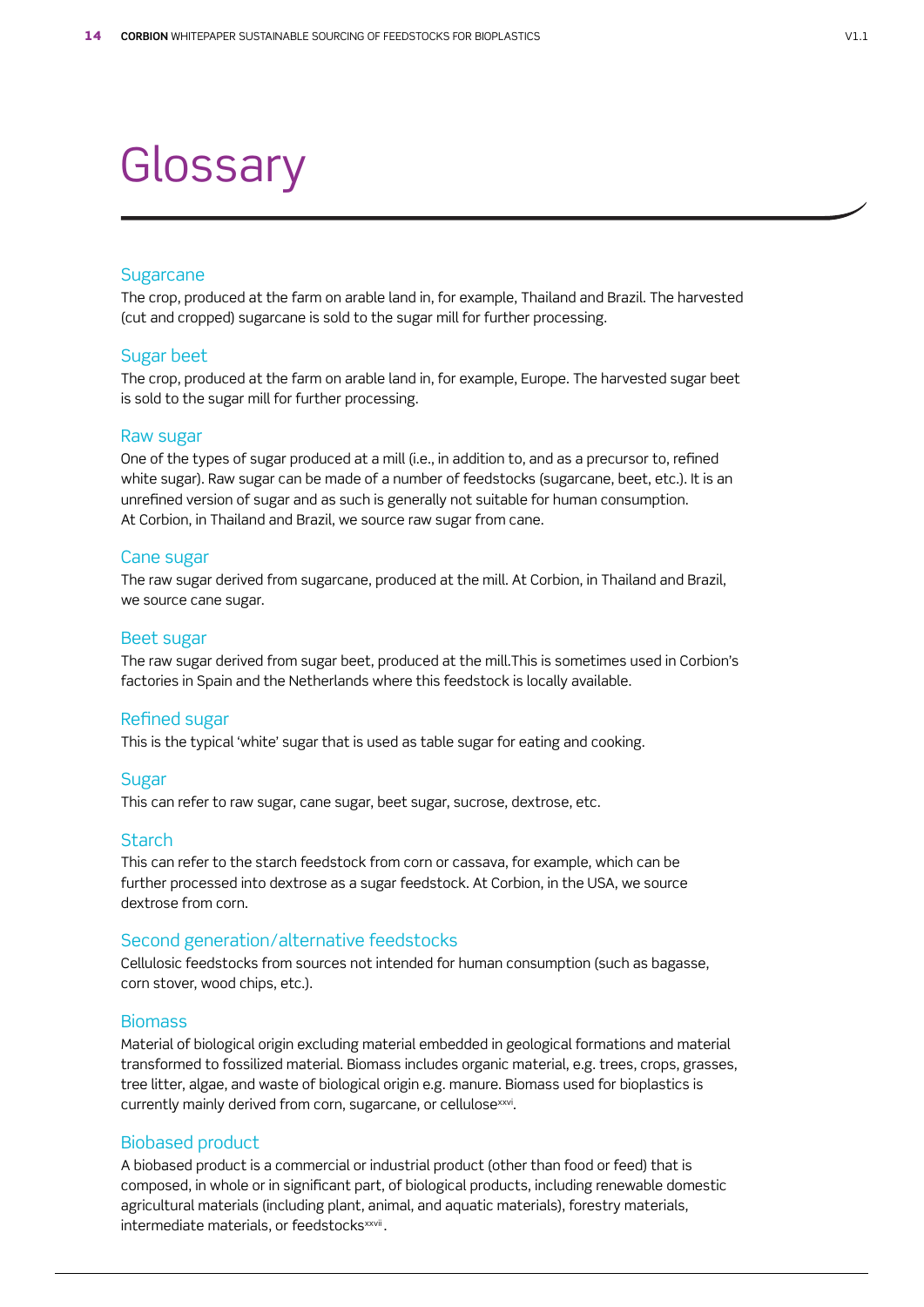### References

- i Goodyear Corporate EMEA (no date) *Life+: ECO2 Tyre tech.* Available at: http://www.goodyear.eu/ corporate\_emea/our-responsibilities/innovation/life-project.jsp [Accessed: 16 August 2016].
- ii Nager IT (2016) *The fair mouse.* Available at: https://www.nager-it.de/en/home [Accessed: 16 August 2016].
- iii Bajpai, D.P. (2015) *Pulp and paper industry: Chemicals* [p.85]. 1st edn. United States: Elsevier Science Publishing Co.
- iv Starch Europe (no date) *EU starch market in figures.* Available at: http://www.starch.eu/europeanstarch-industry/ [Accessed: 16 August 2016].
- v Biotechnology Innovation Organization (BIO) (2016) *Advancing the Biobased Economy: Renewable Chemical Biorefinery Commercialization, Progress, and Market Opportunities, 2016 and Beyond*, p3. Washington, DC.
- vi Doornheim, M. (2016) *Benefit of Corbion's PLA homopolymers for 3D printing.* Available at: https:// issuu.com/bioplastics/docs/bioplasticsmagazine\_1605\_ [Accessed: 26 September 2016].
- vii Carus, M. and Dammer, L. (2013) *Food or non-food: Which agricultural feedstocks are best for industrial uses? Nova Paper #2 on bio-based economy.* Available at: http://bio-based.eu/downloads/nova-paper-2-bio-based-economy-food-non-food-agricultural-feedstocks-best-industrial-uses/ [Accessed: 16 August 2016].
- viii www.lca.plasticseurope.org and Int. Journal Life Cycle Assessment (Aug 2010), *LCA of the manufacture of lactide and PLA*.
- ix IfBB Institute for Bioplastics and Biocomposites (2015) *Biopolymers facts and statistics.* Available at: http://ifbb.wp.hs-hannover.de/wp-content/uploads/2015/11/IfBB-Biopolymers-facts-and-statisticsedition-2-2015-e-version.pdf [Accessed: 16 August 2016].
- x Bos, H.L., Meesters, K.P.H., Conijn, S.G., Corré, W.J. and Patel, M.K. (2012) *'Accounting for the constrained availability of land: A comparison of bio-based ethanol, polyethylene, and PLA with regard to non-renewable energy use and land use'*, Biofuels, Bioproducts and Biorefining, 6(2), pp. 146–158. doi: 10.1002/ bbb.1320.
- xi Bos, H.L., Meesters, K.P.H., Conijn, S.G., Corré, W.J. and Patel, M.K. (2012) *'Accounting for the constrained availability of land: A comparison of bio-based ethanol, polyethylene, and PLA with regard to non-renewable energy use and land use'*, Biofuels, Bioproducts and Biorefining, 6(2), pp. 146–158. doi: 10.1002/ bbb.1320.
- xii Corbion internal data.
- xiii Worldwatch Institute (no date) *The state of consumption today.* Available at: http://www.worldwatch. org/node/810 [Accessed: 16 August 2016].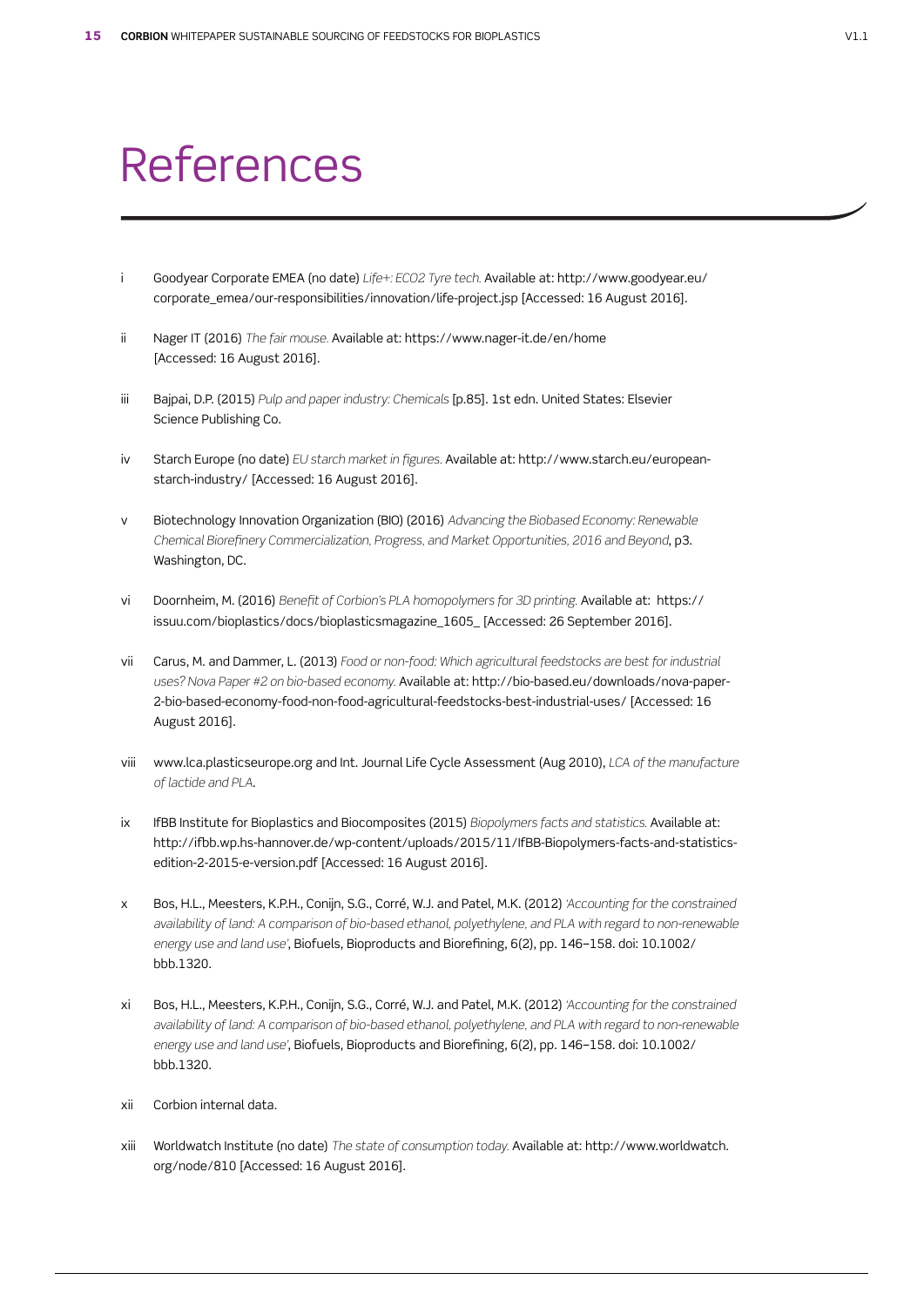- xiv *Supplier Code* and *Cane Sugar Code*. Available at: http://www.corbion.com/sourcing [Accessed: 20 September 2016].
- xv Corbion (2016) *Corbion annual report 2015: On the road to sustainable sugar cane.* Available at: https:// issuu.com/cascade22/docs/126.00.006\_corbion\_jaarverslag2015t\_16aa715380e61e/139 ?e=16354801/35249391 [Accessed: 16 August 2016].
- xvi Bonsucro (no date) *Bonsucro Progress Report 2014/2015.* Available at: http://bonsucro.com/site/ publications/ [Accessed: 16 August 2016].
- xvii European Bioplastics Association, Institute for Bioplastics and Biocomposites and nova-Institute (2016) *Feedstocks.* Available at: http://www.european-bioplastics.org/bioplastics/feedstock/ and www.biobased.eu//markets and www.downloads.ifbb-hannover.de [Accessed: 16 August 2016].
- xviii Carus, M. and Dammer, L. (2013) *Food or non-food: Which agricultural feedstocks are best for industrial uses? Nova Paper #2 on bio-based economy.* Available at: http://bio-based.eu/downloads/nova-paper-2 bio-based-economy-food-non-food-agricultural-feedstocks-best-industrial-uses/ [Accessed: 16 August 2016].
- xix Bos, H.L., Meesters, K.P.H., Conijn, S.G., Corré, W.J. and Patel, M.K. (2012) *'Accounting for the constrained availability of land: A comparison of bio-based ethanol, polyethylene, and PLA with regard to non-renewable energy use and land use'*, Biofuels, Bioproducts and Biorefining, 6(2), pp. 146–158. doi: 10.1002/ bbb.1320.
- xx IfBB Institute for Bioplastics and Biocomposites (2015) *Biopolymers facts and statistics.* Available at: http://ifbb.wp.hs-hannover.de/wp-content/uploads/2015/11/IfBB-Biopolymers-facts-and-statisticsedition-2-2015-e-version.pdf [Accessed: 16 August 2016].
- xxi USDA Foreign Agricultural Service (2016) *GAIN Report (Global Agricultural Information Network).*  Available at: http://gain.fas.usda.gov/Recent%20GAIN%20Publications/Sugar%20Annual\_Bangkok\_ Thailand\_4-12-2016.pdf [Accessed: 16 August 2016].
- xxii FAO (2015) *FAOSTAT: Arable land area Thailand in 2013.* Available at: http://faostat3.fao.org/ download/R/RL/E [Accessed: 16 August 2016].
- xxiii USDA Foreign Agricultural Service (2016) *GAIN Report (Global Agricultural Information Network).*  Available at: http://gain.fas.usda.gov/Recent%20GAIN%20Publications/Sugar%20Annual\_Bangkok\_ Thailand\_4-12-2016.pdf [Accessed: 16 August 2016].
- xxiv Corbion (2015) *Corbion Purac successfully develops PLA resin from second generation feedstocks.* Available at: http://www.corbion.com/media/press-releases?newsId=1955535 [Accessed: 16 August 2016].
- xxv I. Lopez, BASF (no date) *Zero Waste: Organics Recycling Best Practices.* Available at: http://www.compost. org/English/PDF/WRW\_2015/ON/BASF\_CCC\_workshop\_2015\_Zero\_Waste\_V2.pdf [Accessed: 16 August 2016].
- xxvi European Bioplastics Association (2016). *Glossary.* Available at: http://www.european-bioplastics.org/ glossary/#525295b687bcf3fbc. [Accessed 16 August 2016].
- xxvii United States Department of Agriculture (no date) *BioPreferred FAQs.* Available at: https://www. biopreferred.gov/BioPreferred/faces/pages/FAQs.xhtml [Accessed: 16 August 2016].